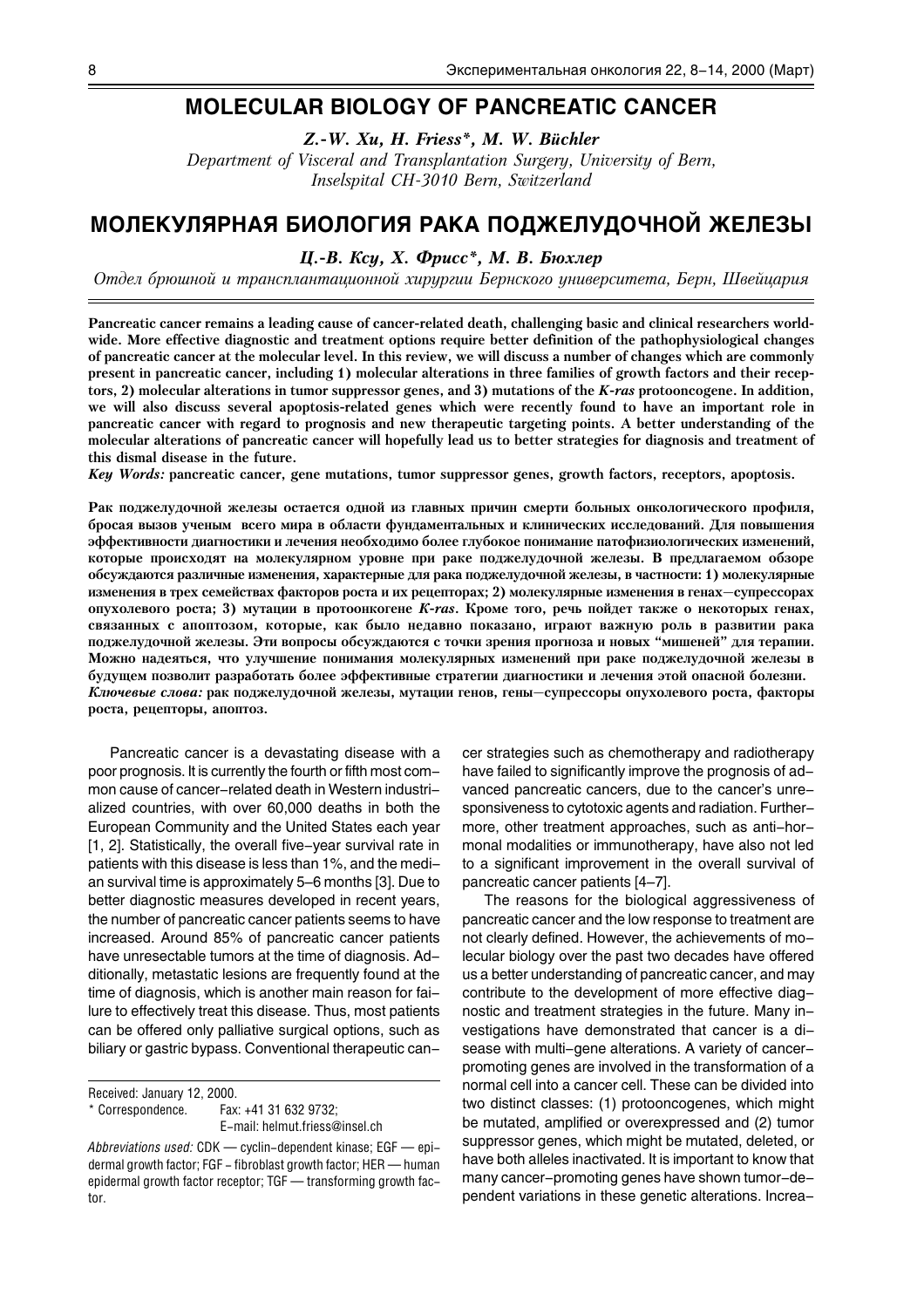sing evidence shows that several inactivated tumor suppressor genes and activated oncogenes are involved in pancreatic carcinogenesis. Furthermore, a variety of growth factors and their receptors are overexpressed in pancreatic cancer [8, 9] which, together with other genetic alterations, promote pancreatic cancer growth and the formation of metastases. In this review we will briefly summarize our present understanding of the molecular changes in pancreatic cancer, focusing mainly on growth factors and their receptors, tumor suppressor genes, oncogenes, and apoptosis-related genes. The original data have been published previously.

## GROWTH FACTOR RECEPTORS AND THEIR LIGANDS

The epidermal growth factor receptor (EGF-R) and its ligands. EGF-R, also known as human EGFreceptor type 1 (HER1), is a 170-kDa transmembrane glycoprotein with tyrosine kinase activity. EGF-R shows high amino acid homology with three other transmembrane receptors which are named HER2, HER3 and HER4 [10-12]. They consist of an extracellular ligandbinding domain, a transmembrane domain, and an intracellular domain with tyrosine kinase activity [10 12]. EGF-R can be activated by growth factors such as EGF, TGF- $\alpha$ , heparin-binding EGF-like growth factor (HB-EGF),  $β$ -cellulin and amphiregulin [13-16]. After binding with the ligand, EGF-R forms homo- and/ or heterodimers with HER2, HER3 or HER4 which are activated through autophosphorylation of tyrosine residues [17, 18]. The phosphorylated receptors transmit signals by a variety of intracellular substrates depending on the cell type, the ligand, and the participating EGF receptors [10-12, 18].

With immunohistochemical and in situ hybridization techniques, low expression levels of EGF-R, EGF, and TGF- $\alpha$  have been demonstrated in the normal pancreas [19-22]. Generally, EGF-R expression is present in islets, and TGF- $\alpha$  in most ductal cells of the normal pancreas [19-22]. In contrast, EGF-R, TGF- $\alpha$ , and EGF are significantly overexpressed in pancreatic cancer. The concomitant overexpression of both the EGF-R and its ligands, EGF, and/or TGF- $\alpha$  indicates that autocrine and/or paracrine mechanisms of this receptor-ligand system might play a key role in the pathogenesis of pancreatic cancer and in pancreatic cancer growth [19-22]. Furthermore, the concomitant presence of EGF-R and its key ligands in pancreatic cancer cells is associated with increased tumor size, nodal involvement, and a significantly shorter survival time following tumor resection [22].

Early studies on cultured cancer cells showed that increased expression of the EGF-R leads to malignant cell transformation and that the combined presence of EGF and TGF- $\alpha$  further stimulates the proliferation of the transformed cells [13, 23]. The in vitro data have now also been confirmed in TGF- $\alpha$  transgenic mice, where a high tumor incidence in conjunction with progressively increased levels of EGF-R are reported [24]. Based on these findings, some new experimental therapies have been designed for use on pancreatic cancer which target the expression of the EGF-R and its ligands. For example, using antisense oligonucleotides against amphiregulin  $-$  an extracellular ligand of EGF-R  $-$  the growth of pancreatic cancer cell line  $T_3M_4$  was inhibited in a dose-dependent manner [25]. Transfection of a truncated EGF receptor lacking the tyrosine kinase domain into Panc-1 pancreatic cancer cells leads to a marked diminution of EGF receptor-dependent signaling and decreased anchorage-dependent growth of these cancer cells [25]. It also increases the sensitivity of the cancer cells to chemotherapeutic agents. Thus, these observations strongly suggest that pancreatic cancer gets a significant growth advantage through autocrine and/or paracrine mechanisms of the EGF-R/ligand system. New therapeutic strategies designed to abrogate these signaling pathways are promising and seem to offer a new treatment strategy for pancreatic cancer. Furthermore, alterations of HER2 and HER3 have been reported in human pancreatic cancer which might influence the heterodimerization of the EGFR family and thereby tumor pathogenesis and tumor proliferation [26, 27].

The superfamily of transforming growth factor betas (TGF-βs) and their receptors. TGF-βs consist of a large family of polypeptide growth factors that exert different influences on cell growth and differentiation, angiogenesis, extracellular matrix deposition and local immune function [28-30]. The main members characterized in this family include the three mammalian TGF-β isoforms (TGF-β<sub>1</sub>, TGF-β<sub>2</sub> and TGF-β<sub>3</sub>), activins/inhibins, Mullerian-inhibiting substances and bone morphogenetic proteins (BMPs) [31]. In most epithelial cells, TGF-βs generally act as potent growth inhibitors. However, in cancer, TGF-βs exhibit diverse, even opposite effects on tumor cell growth, depending on the cell type, the culture conditions and the concentration of TGF-β which was used [32].

In human pancreatic cancers, all three TGF-β isoforms are overexpressed in comparison with normal pancreatic tissue, as seen with Northern blot and in situ hybridization analysis [33]. Surprisingly, enhanced expression of any of these three TGF-β isoforms in pancreatic cancer tissues was associated with shorter patient survival after tumor resection. Thus, these observations suggest that TGF-βs may function as growth stimulators in human pancreatic cancer, or that the growth-inhibiting effects of TGF-β on pancreatic cancer are altered through disturbances in the downstream signaling pathway.

 TGF-βs signal through cell surface TGF-β receptors with serine/threonine kinase activity. After receptor binding, TGF-βs promote the heterodimerization of TGF-β R2 (TβR2) and TGF-β R1 (TβR1). Activated TβR2 then activates TβR1, which will transiently associate with the proteins Smad2 and/or Smad3, members of a recently discovered family of intracellular signaling molecules [34, 35]. After phosphorylation, this complex will be transported into the nucleus and combined with DPC4 (also called Smad4). Smad6 and Smad7, two novel members of this signaling family, can block intracellular signal transduction by forming a stable complex with the intracellular TβR1 domain, resulting in the block-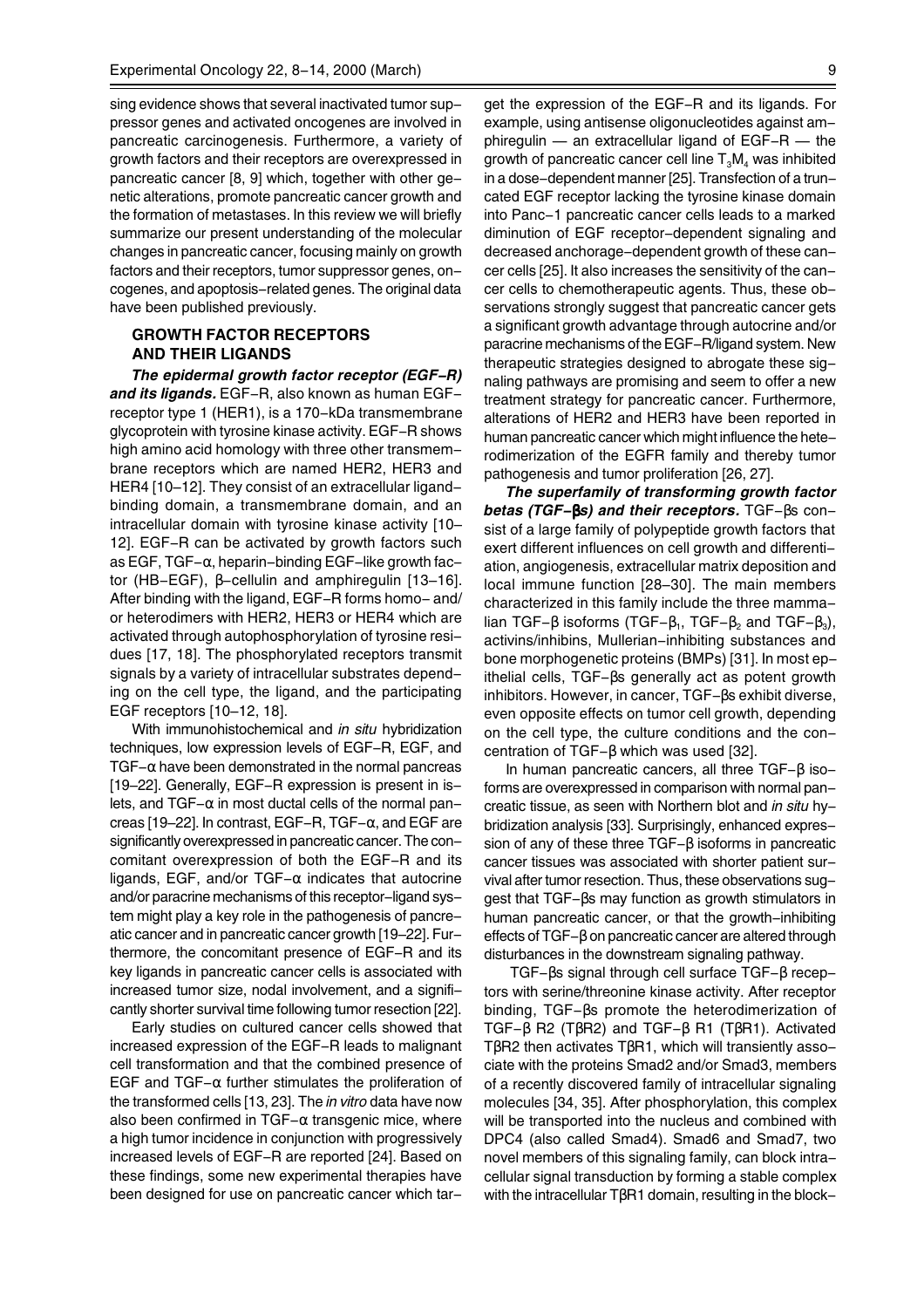ing of Smad2/Smad3 activities [36, 37]. Transfection of full-length Smad6 or Smad7 cDNA into pancreatic cancer cell line COLO-357, which is sensitive to TGF-βindicated growth inhibition, leads to the complete loss of the growth-inhibiting response. Inasmuch as Smad4 is mutated in approximately 50% of pancreatic cancer samples and both Smad6 and Smad7 are overexpressed in pancreatic cancer cells in vivo, these observations can explain why TGF-β overexpression is not associated with growth inhibition [38, 39].

Normally, three types of TGF-β receptors are present in the human pancreas [40]. Compared to normal pancreatic tissue, TβR1 and TβR2 are markedly overexpressed in most pancreatic cancer tissues, but similar levels of TβR3 are present in normal and cancer tissues [40, 41]. Furthermore, the advanced stage of pancreatic cancer was found to be associated with the presence of TβR1 or TβR2 (41, 42). These findings suggest that TGF-βs and their receptors are involved in the neoplastic process in pancreatic cancer. Nevertheless, the exact mechanisms and functions of TGF-β signaling in pancreatic cancer are still not clear. It has been proposed that TGF-βs may enhance cancer spread by stimulating angiogenesis, suppressing cancer-directed immune reactions and modulating the composition of the extracellular matrix [41, 42].

FGFs and their receptors. Fibroblast growth factors (FGF) are a family of mitogenic growth factors that are involved in mitogenesis, angiogenesis, chemotaxis, and tissue development and repair [43, 44]. Presently, at least 14 growth factors of this family have been identified. The best known are FGF-1 (acidic FGF) and FGF-2 (basic FGF). Signaling of FGF is mediated by a dual-receptor system via different pathways, including the Ras/Raf/MAP kinase cascade [43, 44].

Currently, four members of the FGF family  $-$  FGF-1, FGF-2, FGF-5, and FGF-7 have been reported to be overexpressed in pancreatic cancers. Concomitant overexpression of FGF-1 and FGF-2 occurs within the cancer cells and is associated with a more advanced tumor stage [45]. FGF-7 overexpression also occurs predominantly in the cancer cells [46], whereas FGF-5 is predominantly overexpressed in stromal fibroblasts which infiltrate and surround the cancer cells and to a lesser extent in the cancer cells themselves [47].

 Enhanced FGF receptor expression is also involved in the pathogenesis of human pancreatic cancer [48]. Influencing FGF-dependent signaling in pancreatic cancer cells, for example, by decreasing glypican-1 expression levels with an antisense technique or the introduction of a truncated FGFR-1, which results in a kinase-deficient receptor, abrogates the responsiveness of pancreatic cancer cells to FGF, which raises the possibility that inhibition of FGFR signaling may ultimately also be useful as a therapeutic option in patients with pancreatic cancer [49, 50].

# ONCOGENE ALTERATIONS IN PANCREATIC CANCER

K-ras gene mutations in pancreatic cancer. Kirsten  $(K)$ -ras oncogene is located on chromosome 12p13 and encodes a guanine nucleotide binding protein which is involved in signal transduction. It is the most commonly mutated gene in pancreatic cancer (74 100%), although a variety of other oncogenes such as Her-2/neu are frequently overexpressed in pancreatic cancer [51]. Mutations of  $K-ras$  result in ongoing pathway activation leading to disturbed cell proliferation and differentiation. These mutations occur at an early stage in pancreatic carcinogenesis. The mutation sites in  $K-ras$ genes can be found at codons 12, 13 or 61. For pancreatic cancer, this kind of alteration most often occurs at codon 12, irrespective of whether cultured cell lines or pancreatic cancer tissues are studied [52], and causes alteration of the GDP/GTP binding site, leading to a constitutionally active K–ras protein.  $K-ras$  gene mutations are detectable with mutation allele specific amplification (MASA) PCR technique in the faeces, plasma, fine-needle aspirates of pancreatic masses, pancreatic juice, and duodenal aspirate of pancreatic cancer patients [53-55]. However, in patients with chronic pancreatitis as well,  $K-ras$  gene mutations were reported, reducing the diagnostic specificity of K–ras mutation analysis in clinical practice [54, 56, 57]. The expression of transduced antisense K-ras RNA or antisense oligonucleotides targeting K-ras mutation at codon 12 can experimentally suppress the growth of pancreatic cancer cells in vitro and in vivo [58, 59]. However, the prevalence of this mutation pattern in non-neoplastic and neoplastic cells in the pancreas suggests that  $K-ras$  mutations might be a carcinogenic factor and might serve as an excellent ancillary diagnostic marker for pancreatic cancer. In addition, therapeutic strategies aimed at abrogating K-ras signaling (farnesyl transferase inhibitors, K-ras antibodies) have been developed and are now being tested in phase I and phase II clinical trials.

## TUMOR SUPPRESSOR GENES

p53 tumor suppressor gene. The p53 gene is a tumor suppressor gene which is mapped on chromosome 17p13. The wild-type p53 protein, encoded by the p53 gene, is a nuclear phosphoprotein with cancer-inhibiting properties. It functions as a transcription factor to regulate the expression of other genes by binding to specific DNA sequences. So far, the understanding of p53 mediating cellular responses to DNA: damage is focused on two aspects: (a) cell cycle arrest through blocking cell entry into the S from the  $G<sub>1</sub>$  phase, and (b) mediation of apoptosis. In cell cycle arrest it is considered that p53 activates p21 protein, a cyclindependent kinase inhibitor, which in turn inactivates the kinase required for driving cell cycle progression [60]. In mediation of apoptosis, p53 is considered to promote apoptosis through diverse mechanisms, including transactivation of specific target genes such as bax, Fas, and Death receptor-5 (DR-5) genes, and downregulation of a distinct set of genes including bcl-2, MAP-4 and IGF1 receptor genes. It also can induce apoptosis through direct protein-protein interactions by transcription-independent mechanisms [61].

Inactivation of p53 causes a loss of an essential regulator in the cell cycle and an important promoter for apop-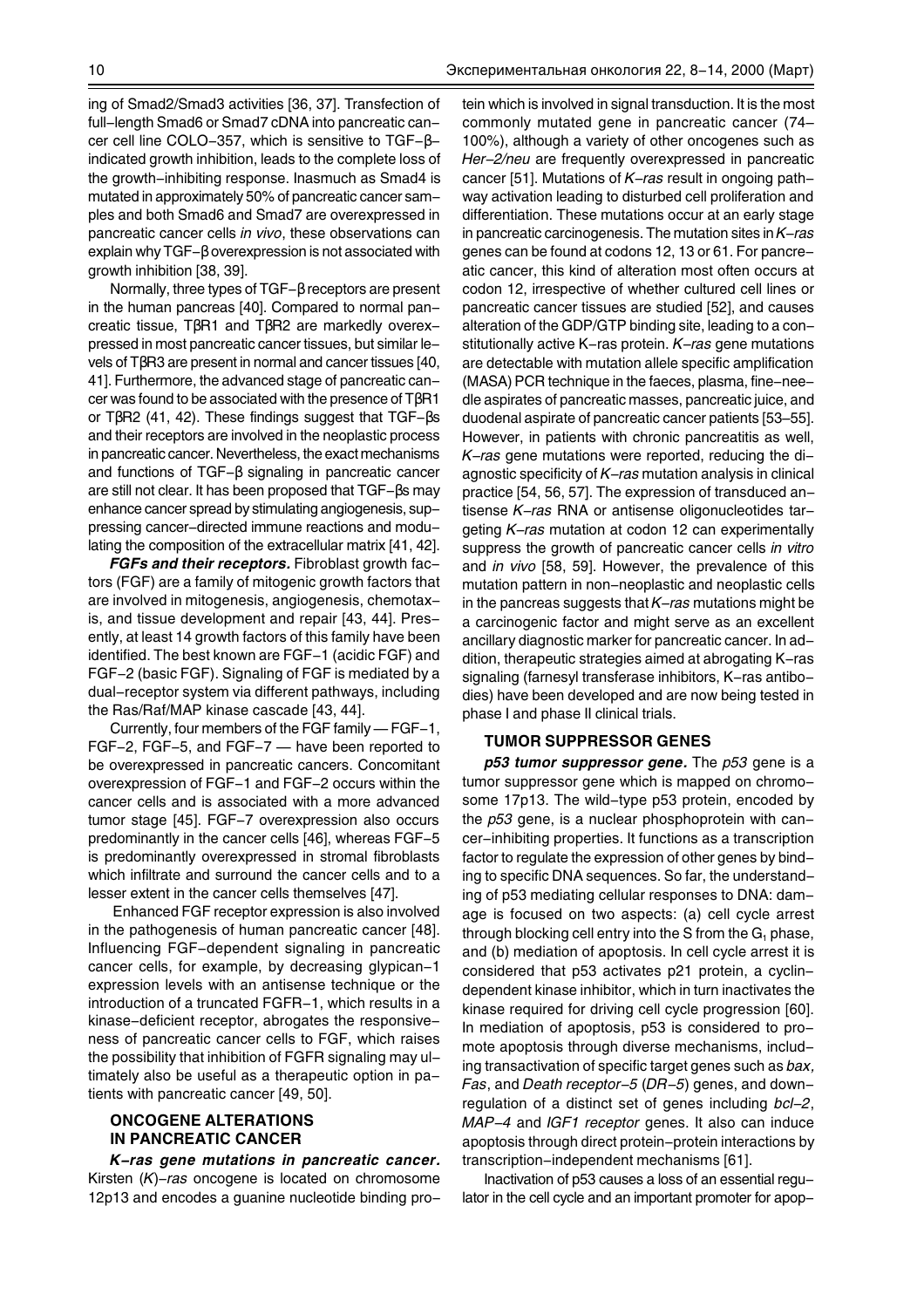tosis. p53 point mutations in different sites or loss of heterozygosity (LOH) are frequently observed in pancreatic cancer (40-80%), but not in chronic pancreatitis [62]. Several investigations showed that  $p53$  mutations are involved in the late events of pancreatic carcinogenesis and are often associated with an advanced tumor stage, the presence of local lymph node metastasis and a shorter survival after tumor resection [63]. Detection of p53 mutations in combination with  $K$ -ras mutations in pancreatic juice was considered to be useful for enhancing the genetic diagnosis of pancreatic cancer [64]. There is also evidence that p53 mutations are associated with chemo-resistance by lowering the threshold of apoptosis [65]. DR-5 expressed in some cancer cells, involving the apoptosis induced by the TNF-related apoptosis-inducing ligand (TRAIL), was found to be upregulated by p53 overexpression or exposure of wild-type p53-containing cells to DNA damaging agents [66]. Clinical studies aiming to restore wild-type p53 function in pancreatic cancers are now under way.

 $p16$  tumor suppressor gene. The  $p16$  gene is also an important and commonly altered tumor suppressor gene for pancreatic cancer, p16, the protein product of the  $p16$  gene, normally acts as a potent inhibitor of the cell cycle through blocking the activation of cyclin-dependent kinase 4 (CDK4) by binding to CDK4 subunits and preventing the interaction of CDK4 with cyclin  $D_1$ and the phosphorylation of the Rb protein, finally resulting in cell cycle arrest [67]. In many tumor types, inactivation of p16 can occur through diverse mechanisms, such as homozygous deletion, point mutations, or hypermethylation in its promoter region, all of which are present in pancreatic cancer [68, 69]. The *p16* gene is inactivated in up to 95% of pancreatic cancers. p16 mutations are associated with decreased survival and poorer response to postoperative chemotherapy in patients with pancreatic cancer [70]. Hence, it is considered as one of main tumor suppressor genes in pancreatic cancer cases.

DPC4 (Smad4) tumor suppressor gene. In 1996, DPC4 (deleted in pancreatic cancer, also called Smad4) was cloned [71]. It is located on chromosome 18q21 and was suggested to function as a tumor suppressor gene [71]. The long arm fragment of chromosome 18q is considered to be one of the most frequently lost chromosome arms in pancreatic cancer. The Smad4 gene encodes for a protein called Smad4 which plays a critical role in transmitting growth-suppressive signals from TGFβ. Mutant Smad4 loses its ability to bind Smad2/ Smad3, abrogating the TGFβ signaling pathway to the nucleus [72, 73]. Smad4 is inactivated in approximately 50% of pancreatic cancers, in 30% by homozygous deletion and in 20% by LOH combined with an intragenic mutation of the second allele [71]. Interestingly, Smad4 inactivation seems to be relatively specific for pancreatic cancer, as it occurs in other tumor types with a much lower frequency [74, 75], and is suggested to be an early event in pancreatic ductal tumorigenesis [76].

**BRCA2 tumor suppressor gene.** The protein product of the BRCA2 gene is thought to mediate the repair of double-strand breaks in the DNA. Carriers of germline mutations in the BRCA2 gene are known to be at high risk to develop breast and ovarian cancers. In pancreatic cancer patients, 7% of the BRCA2 alterations are on chromosome 13q12.3 positions and are frequently combined with LOH [77]. Although the prevalence of BRCA2 alterations is not high compared with other tumor suppressor genes, a recent investigation in a large series of families revealed strong confirmation of an increased risk of pancreatic cancer in BRCA2 mutation carriers [78].

KAI-1 gene. KAI-1 is a 29.6-kD membrane glycoprotein originally identified as a metastasis suppressor in prostate cancer [79]. In normal prostate tissue, KAI-1 is more highly expressed than in metastatic prostate cancer cells. To investigate these findings, we analyzed KAI-1 expression levels in pancreatic cancer samples by immunohistochemistry, in situ hybridization and Northern blot analysis, and found increased KAI-1 expression in over 80% of primary pancreatic tumors compared with normal pancreatic tissue [80, 81]. However, because tumors with low KAI-1 expression seem more likely to metastasize, our findings indicated that  $KAI-1$  may function as a potent metastasis suppressor gene in pancreatic cancer [80, 81].

## APOPTOSIS-RELATED GENES

bcl-2 and bax genes. Based on studies in recent years, activation of apoptosis has been considered as an important event in tumor biology, involved in tumorigenesis, response to chemotherapy and radiotherapy, and the assessment of the long-term prognosis.

The bcl-2 gene family has been identified as a key regulator of apoptosis in many cellular systems. This family is commonly divided into both apoptosis-inhibiting (bcl-2, bcl-x<sub>i</sub> and Mcl-1) and apoptosis-promoting (bax, bak, and bad) genes. The antiapoptotic functions of the bcl-2 gene product influence the extent of cell survival in both normal and tumor cells by inhibiting different cell death mechanisms following ionizing radiation and chemotherapy [82]. Furthermore, bcl-2overexpressing transgenic mice develop tumors, indicating its important role in tumor development and progression [83]. Clinical experimental data have shown that enhanced expression of bcl-2 is associated with poorer therapy response and shorter overall survival in patients with prostate cancer and leukemia. Conversely, similar clinical features are associated with reduced expression of bax gene in breast cancer patients. In a recent study, 30% and 61% of pancreatic cancer samples exhibited enhanced bcl-2 and bax expression by Northern blot analysis, respectively. By in situ hybridization, both mRNA moieties were predominantly expressed in the cancer cells. Analysis of the molecular findings with clinical parameters interestingly revealed that the presence of the apoptosis-promoting bax gene product in the pancreatic cancer cells was associated with longer postoperative survival following tumor resection. In contrast, the presence or absence of bcl-2 in the pancreatic cancer samples had no influence on patient survival or other tumor parameters. These find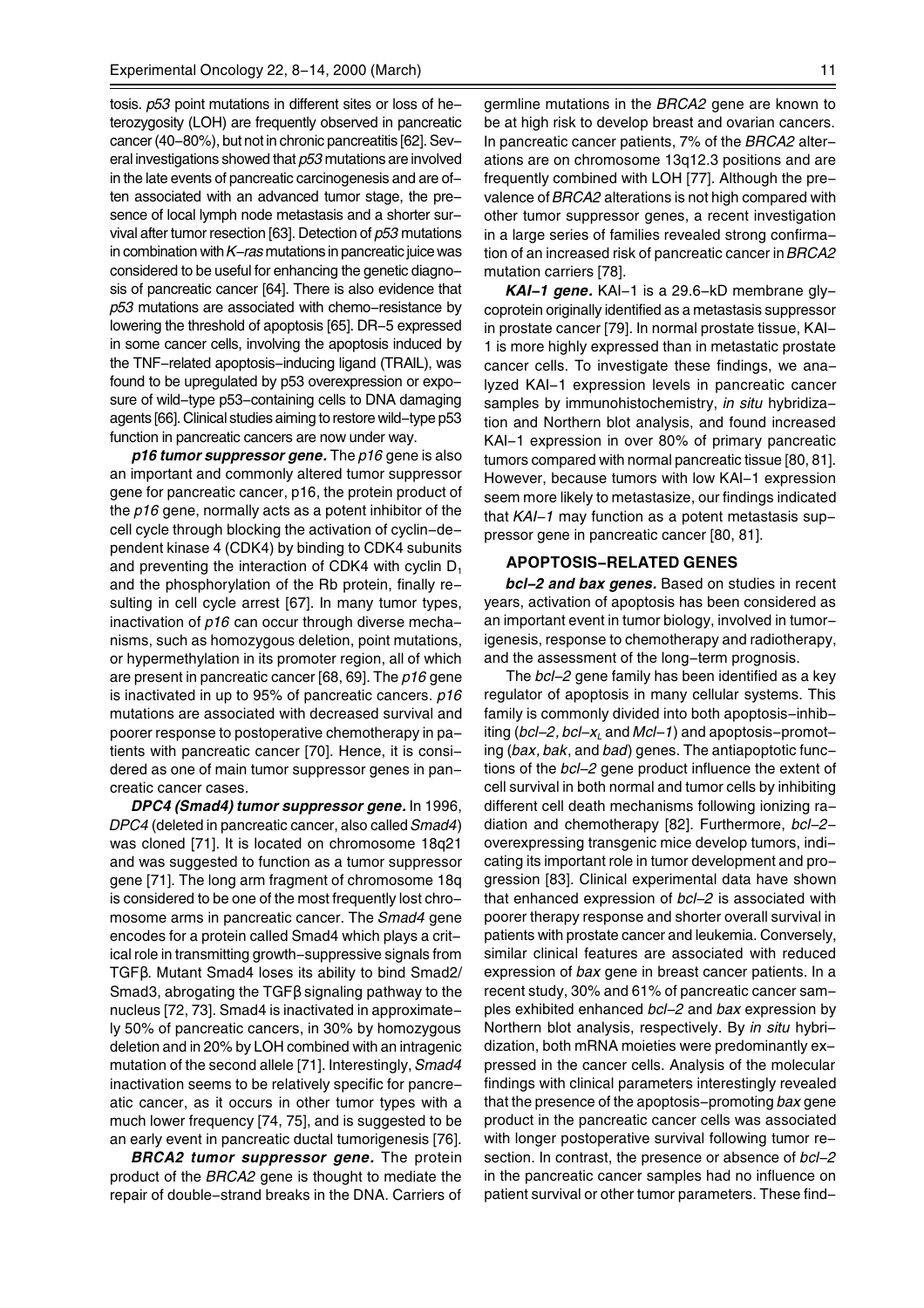ings suggest that bax, but not bcl-2, influences the biological growth behavior of pancreatic cancer in vivo and upregulation of bax correlates with a better prognosis in pancreatic cancer patients [84].

bcl-x, gene. The  $bc$ l-x gene is spliced into two mRNA transcripts —  $bcI-x_L$  and  $bcI-x_S$ .  $bcI-x_L$  is the longer transcript of the  $bcI-x$  gene. It functions as a broad antiapoptotic factor, extending both normal and tumor cell survival. Inasmuch as tumor cell death induced by chemotherapeutic agents and radiotherapy is mainly mediated by activation of apoptosis, the activation of apoptotic genes in conjunction with the inactivation of anti-apoptotic genes seems to be critical for tumor response to these treatment modalities [85].

In pancreatic cancer, expression of the  $bcI-x_L$  gene is enhanced, and its expression is associated with short patient survival [86]. Using a specific antisense oligonucleotide target on  $bcI-x_i$  mRNA, we found that cultured pancreatic cancer cells which exhibit high  $bct-x_i$  expression died by induction of apoptosis. This was confirmed by DAPI staining and FACS analysis.  $bcI - x<sub>l</sub>$  antisense oligonudeotides also increased the growth inhibitory actions of the chemotherapeutic agent gemcitabine, up to 25%. These findings suggest that  $bcI - x_L$  in pancreatic cancer in vivo plays an important role in apoptosis modulation, and inhibition of  $bcI-x$ , expression may be a promising target for gene therapy and a sensitivity-increased chemotherapy in pancreatic cancer.

### **CONCLUSION**

In the past years, the development of modern molecular and cellular biology techniques has significantly contributed to an increased understanding of the pathophysiological changes in pancreatic cancer. Discoveries of alterations in genes, signaling of growth factors, and promotion or inhibition of apoptosis have given us a better understanding of the carcinogenesis of pancreatic cancer. Some new technologies, such as gene chip analysis, will facilitate a more rapid and extensive identification of gene alterations in the near future. Although these achievements are promising, many genetic alterations are still unknown. The future task will be to develop new diagnostic and therapeutic tools based on this knowledge. There is no doubt that effective therapeutic strategies for pancreatic cancer will apply our present molecular knowledge of this disease and will require further discoveries in the future.

#### REFERENCES

1. Parker SL, Tong T, Bolden S, Wingo PA. Cancer statistics, 1997. CA Cancer J Clin 1997; 47: 5-27.

2. Mulcahy H, Farthing MJ. Detection of circulating tumour DNA in the blood (plasma/serum) of cancer patients. Cancer Metastasis Rev 1999;18: 65-73.

3. Friess H, Uhl W, Beger HG, Büchler M. Surgical treatment of pancreatic cancer. Dig Surg 1994; 11: 378 86.

4. Büchler MW, Friess H, Schultheiß KH, Gebhardt Ch, Kübel R, Muhrer KH, Winkelmann M, Wagener Th, Klapdor R, Schuiz G, Kaul M, Müller G, Schulz G, Beger HG. A randomized controlled trial of adjuvant immunotherapy (murine monoclonal antibody

494/32) in resectable pancreatic cancer. Cancer 1991; 68:  $1507 - 12.$ 

5. Friess H, Büchler MW, Kiesel L, Krüger M, Beger HG. LH-RH receptors in the human pancreas. Basis for antihormonal treatment in ductal carcinoma of the pancreas. Int J Pancreat 1991; **10**: 151-9.

6. Friess H, Büchler MW, Krüger M, Beger HG. Treatment of duct carcinoma of the pancreas with the LH-RH analogue buserelin. Pancreas 1992; 7: 516-21.

7. Friess H, Büchler MW, Ebert M, Malfertheiner P, Dennier HJ, Beger HG. Treatment of advanced pancreatic cancer with high dose octreotide. Int J Pancreatol 1993;  $14:290-1.$ 

8. Friess H, Kleeff J, Korc M, Büchler MW. Molecular aspects of pancreatic cancer and future perspectives. Dig Surg 1999; **16**: 281-90.

9. Wagner M, Kleeff J, Friess H, Büchler MW, Korc M. Enhanced expression of the type II transforming growth factor-beta receptor is associated with decreased survival in human pancreatic cancer. Pancreas 1999; 19:  $370 - 6$ 

10. Sarkar FH, Ball DE, Li YW, Crissman JD. Molecular cloning and sequencing of an intron of Her-2/neu (ERBB2) gene. DNA Cell Biol 1993; 12: 611-5.

11. Prigent SA, Lemoine NR. The type 1 (EGFRrelated) family of growth factor receptors and their ligands. Prog Growth Factor Res 1992;  $4: 1-24$ .

12. Kraus MH, Issing W, Miki T, Popescu NC, Aaronson SA. Isolation and characterization of ERBB3, a third member of the ERBB/epidermal growth factor receptor family: evidence for overexpression in a subset of human mammary tumors. Proc Natl Acad Sci USA 1989; 86: 9193 7.

13. Laurence DJ, Gusterson BA. The epidermal growth factor. A review of structural and functional relationships in the normal organism and in cancer cells. Tumour Biol  $1990: 11: 229 - 61.$ 

14. Carraway KL 3rd, Weber JL, Unger MJ, Ledesma J, Yu N, Gassmann M, Lai C. Neuregulin-2, a new ligand of ErbB3/ErbB4-receptor tyrosine kinases. Nature 1997; 387: 512-6.

15. Chang H, Riese DJ 2nd, Gilbert W, Stern DF, McMahan UJ. Ligands for ErbB-family receptors encoded by a neuregulin-like gene. Nature 1997;  $387: 509-12$ .

16. Korc M. Role of growth factors in pancreatic cancer. Surg Oncol Clin N Am 1998; 7: 25-41.

17. Pazin MJ, Williams LT. Triggering signaling cascades by receptor tyrosine kinases. Trends Biochem Sci 1992; 17: 374-8.

18. Carraway KL 3rd, Cantley LC. A neu acquaintance for erbB3 and erbB4: a role for receptor heterodimerization in growth signaling. Cell 1994;  $78: 5-8$ .

19. Korc M, Chandrasekar B, Yamanaka Y, Friess H, Büchler M, Beger HG. Overexpression of the epidermal growth factor receptor in human pancreatic cancer is associated with concomitant increases in the levels of epidermal growth factor and transforming growth factor alpha. J Clin Invest 1992; 90:1352-60.

20. Barton CM, Hall PA, Hughes CM, Gullick WJ, Lemoine NR. Transforming growth factor alpha and epidermal growth factor in human pancreatic cancer. J Pathol 1991; 163: 111-6.

21. Friess H, Berberat P, Schilling M, Kunz J, Korc M, Büchler MW. Pancreatic cancer: the potential clinical relevance of alterations in growth factors and their receptors. J Mol Med 1996; 74: 35-42.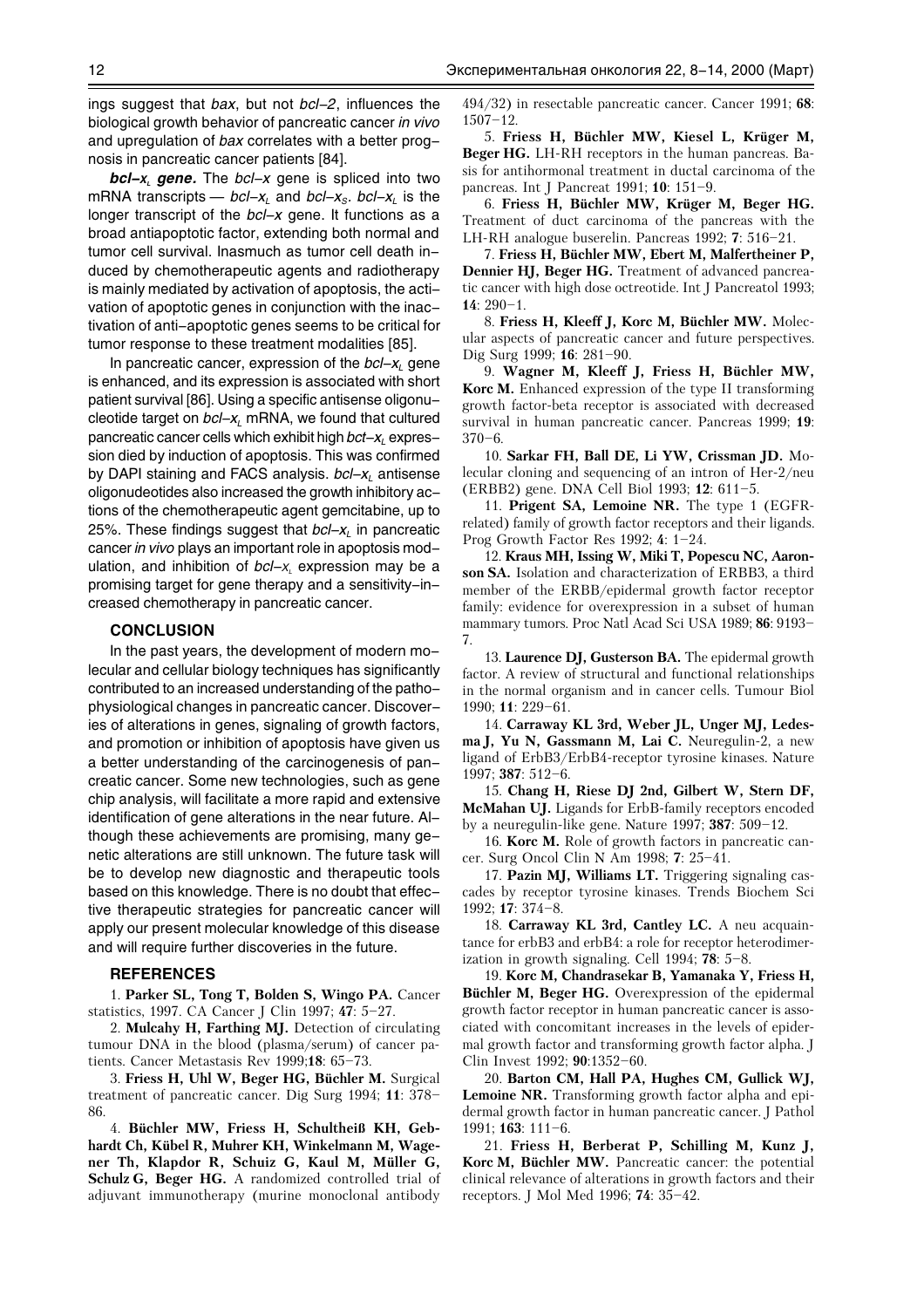22. Yamanaka Y, Friess H, Kobrin MS, Büchler M, Beger HG, Korc M. Coexpression of epidermal growth factor receptor and ligands in human pancreatic cancer is associated with enhanced tumor aggressiveness. Anticancer Res 1993; 13: 565-9.

23. Di Marco E, Pierce JH, Aaronson SA, Di Fiore PP. Mechanisms by which EGF receptor and TGF alpha contribute to malignant transformation. Nat Immun Cell Growth Regul 1990;  $9: 209-21$ .

24. Wagner M, Luhrs H, Kloppel G, Adier G, Schmid RM. Malignant transformation of duct-like cells originating from acini in transforming growth factor transgenic mice. Gastroenterology 1998;  $115: 1254-62$ .

25. Wagner M, Cao T, Lopez ME, Hope C, van Nostrand K, Kobrin MS, Fan HU, Büchler MW, Korc M. Expression of a truncated EGF receptor is associated with inhibition of pancreatic cancer cell growth and enhanced sensitivity to cisplatinum. Int J Cancer 1996;  $68: 782-7$ .

26. Yamanaka Y, Friess H, Büchler MW, Kobrin MS, Kunz J, Beger HG, Korc M. Overexpression of HER2/neu oncogene in human pancreatic carcinoma. Human Pathol 1993; 24: 1127-34.

27. Friess H, Yamanaka Y, Kobrin MS, Do AD, Büchler MW, Korc M. Enhanced erbB-3 expression in human pancreatic cancer correlates with tumor progression. Clin Cancer Res 1995; 1: 1413-20.

28. Massague J. TGF-beta signal transduction. Annu Rev Biochem 1998; 67: 753-91.

29. Derynck R, Feng XH. TGF-beta receptor signaling. Biochim Biophys Acta 1997;  $1333$ : F105-50.

30. Heldin CH, Miyazono K, ten Dijke P. TGF-beta signaling from cell membrane to nucleus through SMAD proteins. Nature 1997; 390: 465-71.

31. Sporn MB, Roberts AB. Transforming growth factor-beta: recent progress and new challenges. J Cell Biol 1992; 119: 1017-21.

32. Friess H, Guo XZ, Nan BC, Kleeff O, Büchler MW. Growth factors and cytokines in pancreatic carcinogenesis. Ann NY Acad Sci 1999:  $880: 110-21$ .

33. Friess H, Yamanaka Y, Büchler M, Ebert M, Beger HG, Gold LI, Korc M. Enhanced expression of transforming growth factor beta isoforms in pancreatic cancer correlates with decreased survival. Gastroenterology 1993; 105: 1846-56.

34. Derynck R, Zhang Y, Feng XH. Smads: transcriptional activators of TGF-beta responses. Cell 1998;  $95:737-40.$ 

35. Kretzschmar M, Massague J. SMADs: mediators and regulators of TGF-beta signaling. Curr Opin Genet Dev 1998; 8: 103-11.

36. Hata A, Lagna G, Massague J, Hemmati-Brivanlou A. Smad6 inhibits BMP/Smad1 signaling by specifically competing with the Smad4 tumor suppressor. Genes Dev 1998; 12: 186-97.

37. Imamura T, Takase M, Nishihara A, Oeda E, Hanai J, Kawabata M, Miyazono K. Smad6 inhibits signalling by the TGF-beta superfamily. Nature 1997; 389: 622-6.

38. Kleeff J, Maruyama H, Friess H, Büchler MW, Falb D, Korc M. Smad6 suppresses TGF-beta induced growth inhibition in COLO-357 pancreatic cancer cells, and is overexpressed in pancreatic cancer. Biochem Biophys Res Commun 1999; 255: 268-73.

39. Kleeff J, Ishiwata T, Maruyama H, Friess H, Truong P, Büchler MW, Falb D, Korc M. The TGF-beta signaling inhibitor Smad7 enhances tumorigenicity in pancreatic cancer. Oncogene 1999; 18: 5363-72.

40. Lu Z. Friess H, Graber HU, Guo X, Schilling M, Zimmermann A, Korc M, Büchler MW. Presence of two signaling TGF-beta receptors in human pancreatic cancer correlates with advanced tumor stage. Dig Dis Sci 1997;  $42:2054-63$ .

41. Friess H, Yamanaka Y, Büchler MW, Beger HG, Kobrin MS, Baldwin RL, Korc M. Enhanced expression of the type II transforming growth factor-beta receptor in human pancreatic cancer cells without alteration of type III receptor expression. Cancer Res 1993; 53: 2704-7.

42. Baldwin RL, Friess H, Yokoyama M, Lopez ME, Kobrin MS, Büchler MW, Korc M. Attenuated ALK5 receptor expression in human pancreatic cancer: correlation with resistance to growth inhibition. Int J Cancer  $1996; 67: 283-8.$ 

43. Johnson DE, Williams LT. Structural and functional diversity in the FGF receptor multigene family. Adv Cancer Res 1993; 60: 1-41.

44. Kornmann M, Beger HG, Korc M. Role of fibroblast growth factors and their receptors in pancreatic cancer and chronic pancreatitis. Pancreas 1998; 17: 169-75.

45. Yamanaka Y, Friess H, Büchler M, Beger HG. Uchida E, Onda M, Kobrin MS, Korc M. Overexpression of acidic and basic fibroblast growth factors in human pancreatic cancer correlates with advanced tumor stage. Cancer Res 1993; 53: 5289-96.

46. Siddiqi I, Funatomi H, Kobrin MS, Friess H, Büchler MW, Korc M. Increased expression of keratinocyte growth factor in human pancreatic cancer. Biochem Biophys Res Commun 1995; 215: 309-15.

47. Kornmann M, Ishiwata T, Beger HG, Korc M. Fibroblast growth factor-5 stimulates mitogenic signaling and is overexpressed in human pancreatic cancer: evidence for autocrine and paracrine actions. Oncogene 1997; 15:  $1417 - 24$ .

48. Kobrin MS, Yamanaka Y, Friess H, Lopez ME, Korc M. Aberrant expression of type I fibroblast growth factor receptor in human pancreatic adenocarcinomas. Cancer Res 1993;  $53: 4741 - 4$ .

49. Kleeff J, Ishiwata T, Kumbasar A, Friess H, Büchler MW, Lander AD. Korc M. The cell-surface heparan sulfate proteoglycan glypican-1 regulates growth factor action in pancreatic carcinoma cells and is overexpressed in human pancreatic cancer. J Clin Invest 1998;102: 1662-73.

50. Wagner M, Lopez ME, Cahn M, Korc M. Suppression of fibroblast growth factor receptor signaling inhibits pancreatic cancer growth in vitro and in vivo. Gastroenterology 1998; 114: 798-807.

51. Goggins M, Kern SE, Offerhaus JA, Hruban RH. Progress in cancer genetics: lessons from pancreatic cancer. Ann Oncol 1999;  $10$  (Suppl 4):  $4-8$ .

52. Hsiang D, Friess H, Büchler MW, Ebert M, Butler J, Korc M. Absence of *K-ras* mutations in the pancreatic parenchyma of patients with chronic pancreatitis. Am J Surg 1997; 174: 242-6.

53. Mulcahy H, Farthing MJ. Diagnosis of pancreatico-biliary malignancy: detection of gene mutations in plasma and stool. Ann Oncol 1999; 10 Suppl 4: 1147.

54. Watanabe H. Ha A, Hu YX, Ohtsubo K, Yamaguchi Y, Motoo Y, Okai T, Toya D, Tanaka N, Sawabu N. K-ras mutations in duodenal aspirate without secretin stimulation for screening of pancreatic and biliary tract carcinoma. Cancer 1999; 86: 1441-8.

55. Kimura W, Zhao B, Futakawa N, Muto T, Makuuchi M. Significance of K-ras codon 12 point mutation in